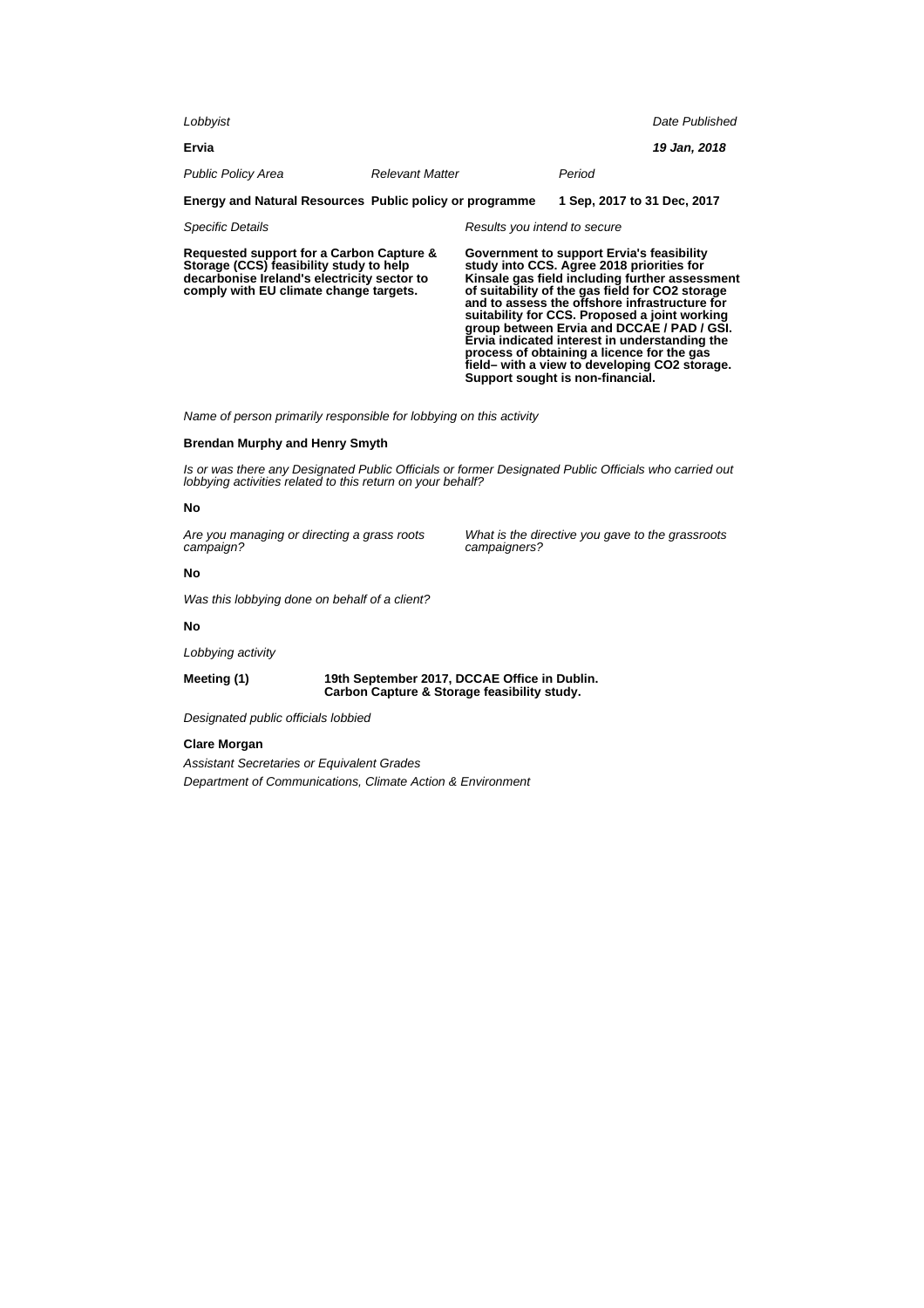| Lobbyist                                                                                                                                                            |                        |                                                                            |                                                  | Date Published |  |
|---------------------------------------------------------------------------------------------------------------------------------------------------------------------|------------------------|----------------------------------------------------------------------------|--------------------------------------------------|----------------|--|
| Ervia                                                                                                                                                               |                        |                                                                            |                                                  | 19 Jan, 2018   |  |
| <b>Public Policy Area</b>                                                                                                                                           | <b>Relevant Matter</b> |                                                                            | Period                                           |                |  |
| Energy and Natural Resources Public policy or programme                                                                                                             |                        |                                                                            | 1 Sep. 2017 to 31 Dec. 2017                      |                |  |
| <b>Specific Details</b>                                                                                                                                             |                        | Results you intend to secure                                               |                                                  |                |  |
| Carbon Capture & Storage (CCS) feasibility<br>study to help decarbonise Ireland's electricity<br>sector to comply with EU climate change<br>targets.                |                        | <b>MEP awareness and support of Ervia's</b><br>feasibility study into CCS. |                                                  |                |  |
| Name of person primarily responsible for lobbying on this activity                                                                                                  |                        |                                                                            |                                                  |                |  |
| Brendan Murphy, Brian Murphy, Henry Smyth                                                                                                                           |                        |                                                                            |                                                  |                |  |
| Is or was there any Designated Public Officials or former Designated Public Officials who carried out<br>lobbying activities related to this return on your behalf? |                        |                                                                            |                                                  |                |  |
| No                                                                                                                                                                  |                        |                                                                            |                                                  |                |  |
| Are you managing or directing a grass roots<br>campaign?                                                                                                            |                        | campaigners?                                                               | What is the directive you gave to the grassroots |                |  |
| No                                                                                                                                                                  |                        |                                                                            |                                                  |                |  |
| Was this lobbying done on behalf of a client?                                                                                                                       |                        |                                                                            |                                                  |                |  |
| No                                                                                                                                                                  |                        |                                                                            |                                                  |                |  |
| Lobbying activity                                                                                                                                                   |                        |                                                                            |                                                  |                |  |

**Meeting (1) Presentation on Cork CCS Feasibility Study in European Parliament - November 2017**

Designated public officials lobbied

**Seán Kelly** MEP European Parliament